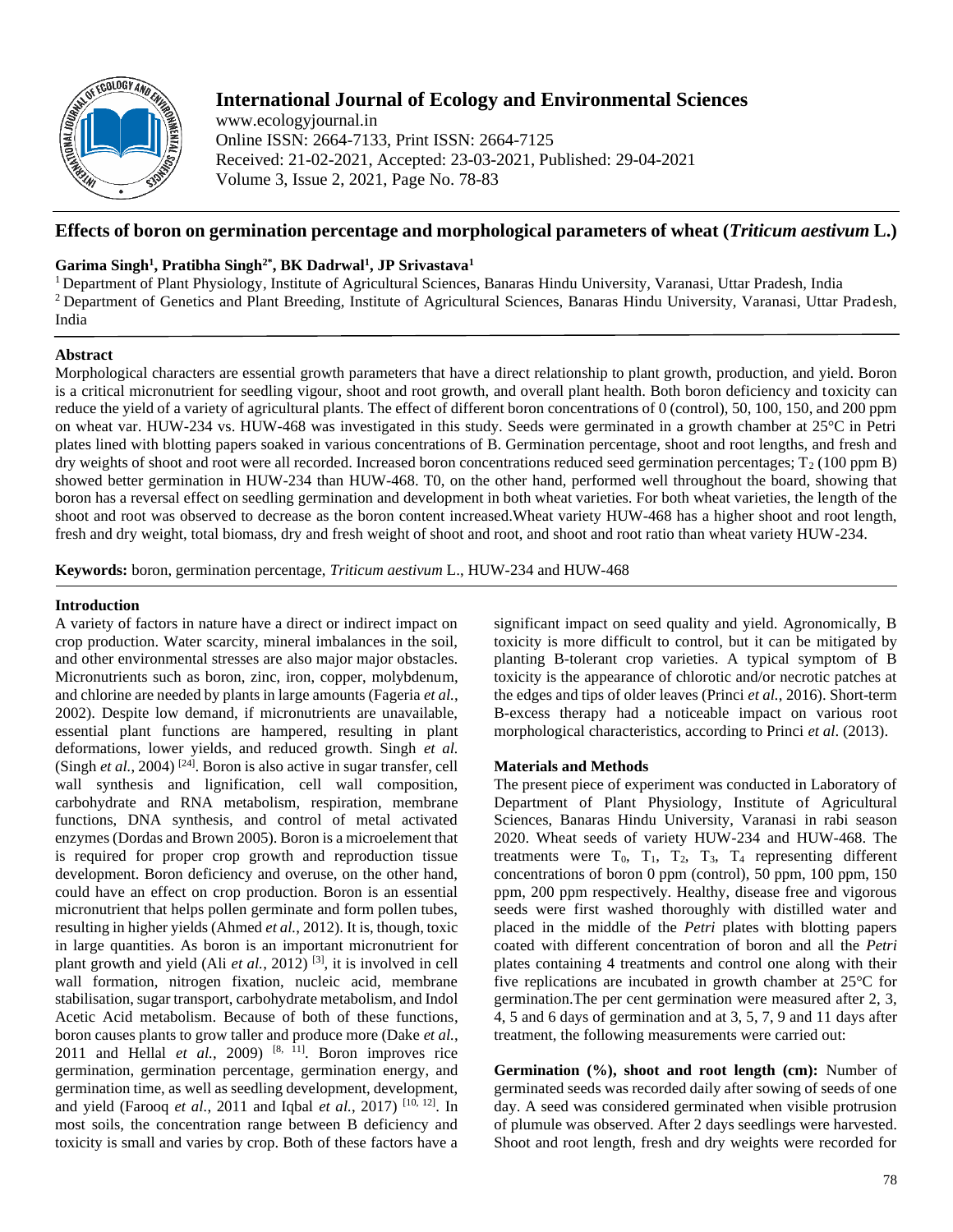each variety and treatment. After final count, germination percentage (GP) was calculated by the formulae given by Raun *et al.* (2002):

$$
GP = \frac{Total number of germinated seeds}{Total number of seeds tested} \times 100
$$

Wheat seedlings were evaluated as follows: The shoot length of the seedling from the seed to the tip of the first leaf was measured with the help of scale and expressed in centimetres. The root length of the seedling from the seed to the tip of the root was also measured in centimetres.

Both shoots and roots were separated softly; plants were blotted gently with soft paper towel to remove any free surface moisture then immediately weighed to obtain fresh weights of shoots and roots of seedling in each replicate. The fresh weight of seedling shoots and roots were measured with electronic balance and expressed in mg. The weight of seedling shoots and roots were also recorded with electronic balance after oven drying at 70  $^{\circ}$ C for 48 hrs.

#### **Result and Discussion**

Germination percentage showed significant difference was

observed between treatments and varieties on all the days of observation (Table 1). It increased progressively with number of days after incubation.

In the wheat variety HUW-468control showed maximum germination percentage was at all the stages of growth followed by  $T_4$ >  $T_2$ >  $T_1$ >  $T_3$  treatments on  $2<sup>nd</sup>$  day,  $T_2$ >  $T_4$ >  $T_3$ >  $T_1$ treatments on 3<sup>rd</sup> day,  $T_4$ >  $T_2$ >  $T_1$ >  $T_3$  treatments on 4<sup>th</sup> day, 6<sup>th</sup> day and  $T_2 > T_3 > T_4 > T_1$  on  $5<sup>th</sup>$  day after incubation. These results observed germination percentage decreased with increasing concentration of boron solution *i.e.*, 50 ppm to 200 ppm. Better results were also observed inunprimed seeds of variety HUW-468. These results are on par with the findings of the beneficial effects of priming with nutrients have been successfully reported by various scientists in various crops (Peeran and Natanasabapathy, 1980; Sherrell, 1984; Wilhelm *et al*., 1980; Shah *et al*., 2011; Aboutalebian*et al*., 2012; Mirshekari*et al*., 2012; Rehman *et al*., 2012) [17, 23, 21, 20]. However, deficiency or toxicity of these nutrients may damage seed or restrict germination as reported by Roberts (1948). It may also cause abnormal seedlings as reported by Louzada and Vieira (2005)<sup>[14]</sup> in bean seeds. They observed mortality of the seedlings in bean seeds due to high applications of micronutrients.

**Table 1:** Effect of different levels of boron on germination (per cent) of wheat varieties HUW-234 and HUW-468 (*Triticum aestivum* L.) at different stages of germination

| Days after treatment |                | Germination (%) of HUW-234 under different treatments* |                |                |                |    |                |                |                                   | Germination (%) of HUW-468 under different<br>treatments* |  |  |  |  |  |  |
|----------------------|----------------|--------------------------------------------------------|----------------|----------------|----------------|----|----------------|----------------|-----------------------------------|-----------------------------------------------------------|--|--|--|--|--|--|
|                      | T <sub>0</sub> |                                                        | $\mathbf{T}_2$ | $\mathbf{T}_3$ | T <sub>4</sub> | To | $\mathbf{T}_1$ | $\mathbf{T}_2$ | $\mathbf{T}_3$                    | T <sub>4</sub>                                            |  |  |  |  |  |  |
|                      | 83.33          | 74.29                                                  | 85.71          | 76.47          | 80.56          |    |                |                | 84.6277.5078.0575.56              | 80.49                                                     |  |  |  |  |  |  |
|                      | 85.29          | 75.29                                                  | 86.16          | 79.43          | 83.33          |    |                |                | 85.2177.7880.4980.57              | 82.93                                                     |  |  |  |  |  |  |
|                      | 85.71          | 77.14                                                  | 88.57          | 85.71          | 88.27          |    |                |                | 87.5380.3684.6283.32              | 84.21                                                     |  |  |  |  |  |  |
|                      | 88.10          | 77.78                                                  | 91.43          | 91.35          | 91.23          |    |                |                | 89.7480.5687.1885.71              | 85.37                                                     |  |  |  |  |  |  |
|                      | 91.18          | 80.38                                                  | 94.44          | 94.29          | 97.14          |    |                |                | 92.3186.1189.7488.15              | 89.47                                                     |  |  |  |  |  |  |
| $CD$ at 5%           | 4.04           | 3.17                                                   | 4.94           | 10.17          | 8.77           |    |                |                | $4.29$   4.64   6.40   6.52       | 4.45                                                      |  |  |  |  |  |  |
| $SE(m)$ ±            | 1.35           | 1.06                                                   | 1.65           | 3.39           | 2.93           |    |                |                | $1.43$   $1.55$   $2.14$   $2.18$ | 1.49                                                      |  |  |  |  |  |  |
| C.V.                 | 3.48           | 3.07                                                   | 4.13           | 8.87           | 7.42           |    |                |                | 3.64   4.30   5.68   5.89         | 3.93                                                      |  |  |  |  |  |  |

 $*T_0$ : 0 ppm boron, T<sub>1</sub>: 50 ppm boron, T<sub>2</sub>: 100 ppm boron, T<sub>3</sub>: 150 ppm boron, T<sub>4</sub>: 200 ppm boron

The shoot length of both the wheat varieties (*Triticum aestivum* L.) was measured at 3, 5, 7, 9 and 11 days, respectively. The significant difference was registered between treatments at all stages of observation (Table 2). It increased progressively with

increasing in plant age. At all the days of observation, the maximum shoot length was recorded in plants under  $T_0$  treatment followed by  $T_1 > T_2 > T_3 > T_4$  treatments.

**Table 2:** Effect of different levels of boron on shoot length (cm) of wheat varieties HUW-234 and HUW-468 (*Triticum aestivum* L.) at different stages of growth

| Days after | Shoot length (cm) of HUW-234 under different treatments* |       |                |                |                | Shoot length (cm) of HUW-468 under different treatments* |                |                |                                           |       |  |  |  |  |
|------------|----------------------------------------------------------|-------|----------------|----------------|----------------|----------------------------------------------------------|----------------|----------------|-------------------------------------------|-------|--|--|--|--|
| treatment  | $T_0$                                                    |       | $\mathbf{T}_2$ | $\mathbf{T}_3$ | T <sub>4</sub> | T <sub>0</sub>                                           | $\mathbf{T}_1$ | $\mathbf{T}_2$ | $\mathbf{T}_3$                            |       |  |  |  |  |
|            | 2.34                                                     | 1.61  | 1.12           | 0.34           | 0.25           | 6.84   3.32   1.06   1.03                                |                |                |                                           | 0.56  |  |  |  |  |
|            | 3.73                                                     | 2.73  | 1.34           | 0.36           | 0.27           | 7.91                                                     |                |                | 3.67 1.27 1.14                            | 0.72  |  |  |  |  |
|            | 4.12                                                     | 3.15  | 1.43           | 0.37           | 0.29           |                                                          |                |                | 8.56   3.96   1.53   1.23                 | 0.84  |  |  |  |  |
|            | 5.86                                                     | 3.72  | 1.85           | 0.39           | 0.34           | 9.67 4.34 1.79 1.31                                      |                |                |                                           | 0.93  |  |  |  |  |
| $11^{-}$   | 7.65                                                     | 4.24  | 2.16           | 0.43           | 0.38           | $[10.73]$ 4.68   1.98   1.42                             |                |                |                                           | 1.02  |  |  |  |  |
| $CD$ at 5% | 2.76                                                     | 1.35  | 0.56           | 0.05           | 0.07           |                                                          |                |                | $2.03 \mid 0.72 \mid 0.50 \mid 0.20 \mid$ | 0.24  |  |  |  |  |
| $SE(m)$ ±  | 0.92                                                     | 0.45  | 0.19           | 0.02           | 0.02           | $0.68$ $0.24$ $0.17$ $0.07$                              |                |                |                                           | 0.08  |  |  |  |  |
| C.V.       | 43.35                                                    | 32.54 | 26.50          | 9.05           | 17.39          | 17.31 13.43 24.49 12.27                                  |                |                |                                           | 22.14 |  |  |  |  |

 $*T_0$ : 0 ppm boron, T<sub>1</sub>: 50 ppm boron, T<sub>2</sub>: 100 ppm boron, T<sub>3</sub>: 150 ppm boron, T<sub>4</sub>: 200 ppm boron

Seedling vigor index is important for rapid stand establishment and early growth of the plants as reported by Tabrizian and Osareh (2007) <sup>[26]</sup>. Mirshekari (2012) <sup>[15]</sup> observed restricted

seedling vigor index of dill when he used boron and iron concentrations beyond 1% and 1.5% respectively. He observed higher SVI at 1% boron solution. However, further SVI increased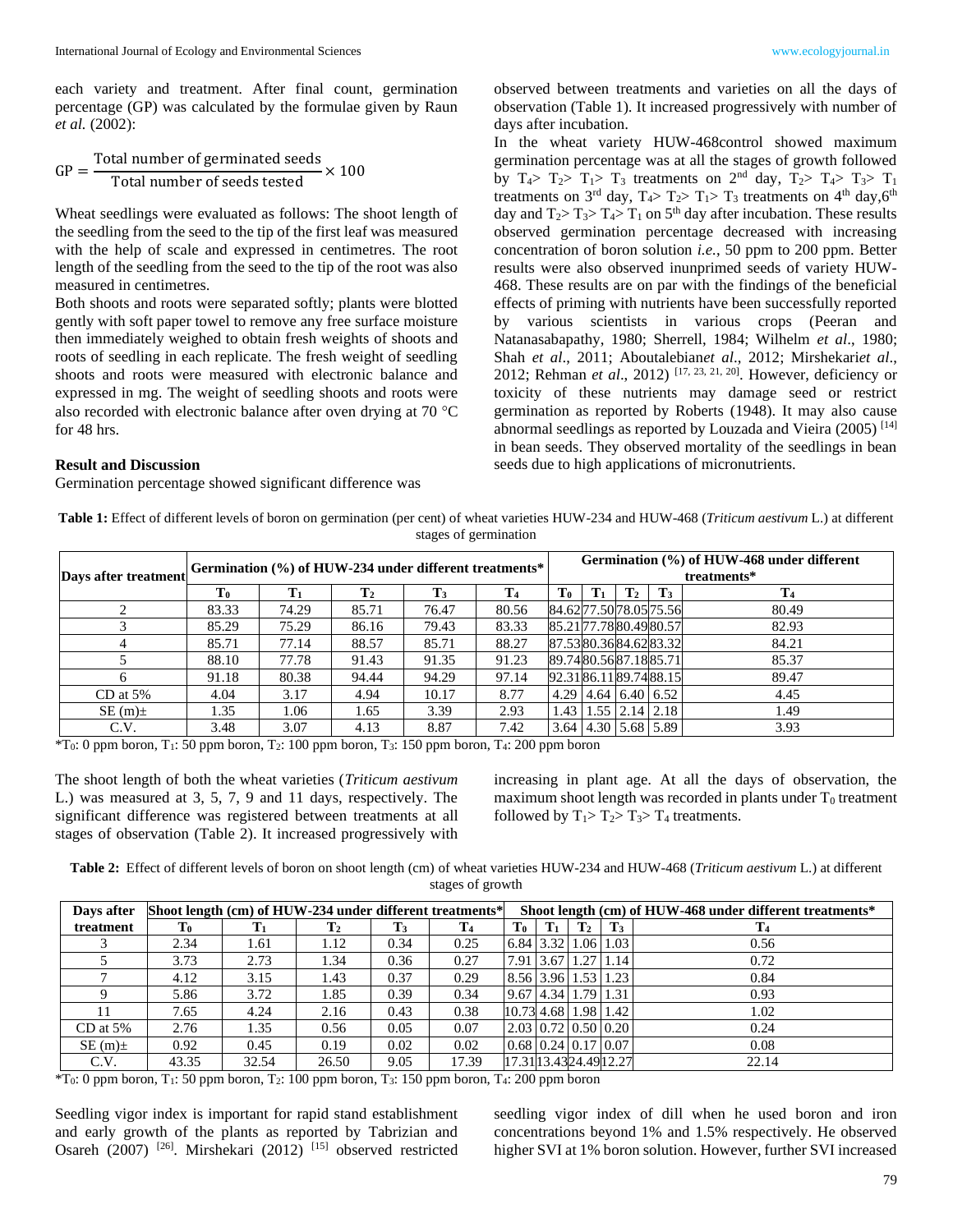when boron was used in combination with iron. In present study, SVI was observed higher at the lowest concentration of boron.The significant increase in shoot and root lengths and fresh weight from seeds primed at the lowest concentration of boron may be due to its involvement in cell elongation or cell division and meristematic growth (Bohnsack and Albert 1977; Shelp, 1993; Mouhtaridou*et al*. 2004; Khan *et al*. 2006) [5, 13]. Boron at lowest concentration of 0.001% has been found successful for improved lengths and fresh weights of shoot and root in rice

cultivar as reported by Rehman *et al*. (2012) [20]. Our findings are in correlation with these findings.

The root length of both the wheat varieties (*Triticum aestivum* L.) was measured at 3, 5, 7, 9 and 11 days, respectively. The significant difference was registered between treatments at all stages of observation (Table 3). It increased progressively with increasing in plant age. At all the days of observation, the maximum root length was recorded in plants under  $T_0$  treatment followed by  $T_1 > T_2 > T_3 > T_4$  treatments.

**Table 3:** Effect of different levels of boron on root length (cm) of wheat varieties HUW-234 and HUW-468 (*Triticum aestivum* L.) at different stages of growth

| Days after treatment Root length (cm) of HUW-234 under different treatments* |                |       |                |                |       | Root length (cm) of HUW-468 under different<br>treatments* |                |                |             |       |  |  |
|------------------------------------------------------------------------------|----------------|-------|----------------|----------------|-------|------------------------------------------------------------|----------------|----------------|-------------|-------|--|--|
|                                                                              | T <sub>0</sub> | T1    | $\mathbf{T}_2$ | $\mathbf{T}_3$ | T0    | $\mathbf{T}_1$                                             | $\mathbf{T}_2$ | $\mathbf{T}_3$ | ${\bf T}_4$ |       |  |  |
|                                                                              | 3.31           | 1.26  | 0.45           | 0.09           | 0.07  | 5.82                                                       | 1.52           | 0.23           | 0.19        | 0.17  |  |  |
|                                                                              | 3.69           | 1.82  | 0.51           | 0.11           | 0.09  | 6.93                                                       | 1.69           | 0.27           | 0.21        | 0.19  |  |  |
|                                                                              | 4.56           | 1.94  | 0.86           | 0.13           | 0.11  | 7.35                                                       | 1.95           | 0.29           | 0.23        | 0.21  |  |  |
|                                                                              | 5.42           | 2.32  | 0.97           | 0.18           | 0.12  | 7.78                                                       | 2.14           | 0.32           | 0.26        | 0.23  |  |  |
|                                                                              | 6.87           | 2.53  | 1.08           | 0.23           | 0.14  | 8.24                                                       | 2.53           | 0.36           | 0.29        | 0.27  |  |  |
| $CD$ at 5%                                                                   | 1.92           | 0.66  | 0.38           | 0.08           | 0.04  | 1.24                                                       | 0.53           | 0.07           | 0.05        | 0.05  |  |  |
| $SE(m)$ ±                                                                    | 0.64           | 0.22  | 0.13           | 0.03           | 0.01  | 0.41                                                       | 0.18           | 0.02           | 0.02        | 0.02  |  |  |
| C.V.                                                                         | 29.97          | 24.86 | 36.21          | 38.34          | 25.49 | 12.79                                                      | 20.09          | 16.77          | 16.84       | 17.98 |  |  |

 $*T_0$ : 0 ppm boron, T<sub>1</sub>: 50 ppm boron, T<sub>2</sub>: 100 ppm boron, T<sub>3</sub>: 150 ppm boron, T<sub>4</sub>: 200 ppm boron

The Fresh weight of shoot of both the wheat varieties (*Triticum aestivum* L.) was measured at 3, 5, 7, 9 and 11 days, respectively. The significant difference was registered between treatments at all stages of observation (Table 4). It increased progressively with increasing in plant age. At all the days of observation, the

maximum root length was recorded in plants under  $T_0$  treatment followed by  $T_1 > T_2 > T_3 > T_4$  treatments. Increasing levels of boron may decrease the fresh weight of the shoot as reported by Ayvaz *et al*. (2012).

Table 4: Effect of different levels of boron on fresh weight of shoot (mg plant<sup>-1</sup>) of wheat varieties HUW-234 and HUW-468 (*Triticum aestivum* L.) at different stages of growth

| Days after<br>treatment |                |                                                                                                                                                                | Fresh weight of shoot (mg plant <sup>-1</sup> ) of HUW-234 under different treatments* Fresh weight of shoot (mg plant <sup>-1</sup> ) of HUW-468 |       |       |                                        |  |  |  |       |  |  |
|-------------------------|----------------|----------------------------------------------------------------------------------------------------------------------------------------------------------------|---------------------------------------------------------------------------------------------------------------------------------------------------|-------|-------|----------------------------------------|--|--|--|-------|--|--|
|                         | $\mathbf{T_0}$ | T <sub>2</sub><br>T <sub>3</sub><br>$\mathbf{T}_3$<br>T <sub>4</sub><br>T <sub>0</sub><br>$\mathbf{T}_1$<br>T <sub>1</sub><br>$\mathbf{T}_2$<br>$\mathbf{T}_4$ |                                                                                                                                                   |       |       |                                        |  |  |  |       |  |  |
|                         | 36.74          | 17.85                                                                                                                                                          | 6.72                                                                                                                                              | 3.92  | 1.85  | 47.6919.34 7.69 3.66                   |  |  |  | 1.84  |  |  |
|                         | 49.88          | 19.91                                                                                                                                                          | 7.41                                                                                                                                              | 4.29  | 2.27  | 59.7921.29 7.69 3.80                   |  |  |  | 1.87  |  |  |
|                         | 52.66          | 21.37                                                                                                                                                          | 7.70                                                                                                                                              | 4.81  | 2.34  | 70.3722.38 7.82 4.08                   |  |  |  | 2.27  |  |  |
|                         | 56.32          | 23.12                                                                                                                                                          | 7.87                                                                                                                                              | 4.88  | 2.37  | 78.2325.16 9.66 4.27                   |  |  |  | 2.69  |  |  |
| 11                      | 74.29          | 24.79                                                                                                                                                          | 8.29                                                                                                                                              | 5.74  | 2.74  | 79.7027.20 9.77 4.93                   |  |  |  | 2.70  |  |  |
| $CD$ at 5%              | 18.16          | 3.63                                                                                                                                                           | 0.79                                                                                                                                              | 0.92  | 0.43  | 18.03 4.19 1.46 0.67                   |  |  |  | 0.56  |  |  |
| $SE(m)$ ±               | 6.06           | 1.21                                                                                                                                                           | 0.26                                                                                                                                              | 0.31  | 0.14  | $(6.02 \mid 1.40 \mid 0.49 \mid 0.22)$ |  |  |  | 0.19  |  |  |
| C.V.                    | 25.10          | 12.64                                                                                                                                                          | 7.72                                                                                                                                              | 14.53 | 13.81 | 20.0313.5312.7511.98                   |  |  |  | 18.44 |  |  |

 $*T_0$ : 0 ppm boron, T<sub>1</sub>: 50 ppm boron, T<sub>2</sub>: 100 ppm boron, T<sub>3</sub>: 150 ppm boron, T<sub>4</sub>: 200 ppm boron

The Fresh weight of root of both the wheat varieties (*Triticum aestivum* L.) was measured at 3, 5, 7, 9 and 11 days, respectively. The significant difference was registered between treatments at all stages of observation (Table 5). It increased progressively with

increasing in plant age. At all the days of observation, the maximum root length was recorded in plants under  $T_0$  treatment followed by  $T_1 > T_2 > T_3 > T_4$  treatments.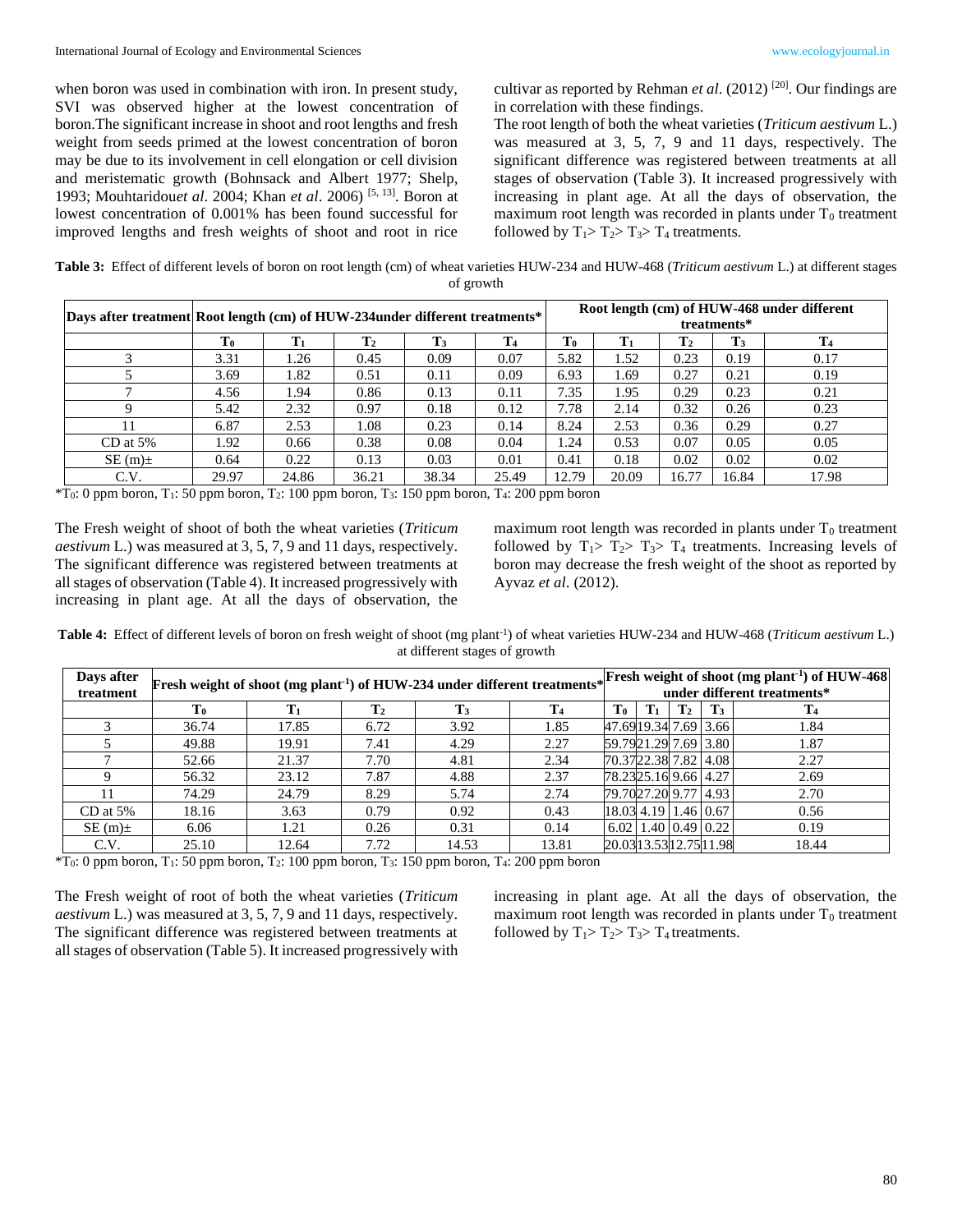**Table 5:** Effect of different levels of boron on dry weight of shoot (mg plant-1 ) of wheat varieties HUW-234 and HUW-468 (*Triticum aestivum* L.) at different stages of growth

| Days after | Dry weight of shoot (mg plant <sup>-1</sup> ) of HUW-234 under different treatments* |       |                | Dry weight of shoot (mg plant <sup>-1</sup> ) of HUW-468 |       |                |             |                |                                      |       |
|------------|--------------------------------------------------------------------------------------|-------|----------------|----------------------------------------------------------|-------|----------------|-------------|----------------|--------------------------------------|-------|
| treatment  |                                                                                      |       |                | under different treatments*                              |       |                |             |                |                                      |       |
|            | T0                                                                                   |       | $\mathbf{T}_2$ | T <sub>0</sub>                                           | T1    | $\mathbf{T}_2$ | T3          | T <sub>4</sub> |                                      |       |
|            | 2.86                                                                                 | 2.77  | 1.40           | 0.68                                                     | 0.35  |                | $4.91$ 3.25 |                | $1.17 \,   \, 0.84 \,  $             | 0.37  |
|            | 3.76                                                                                 | 3.20  | 1.54           | 0.75                                                     | 0.43  |                |             |                | $6.16$ 3.58 1.17 0.88                | 0.38  |
|            | 3.97                                                                                 | 3.43  | 1.60           | 0.84                                                     | 0.44  |                | 7.24 3.77   |                | $1.19 \mid 0.94 \mid$                | 0.46  |
|            | 4.25                                                                                 | 3.71  | 1.64           | 0.85                                                     | 0.45  |                |             |                | 8.05   4.23   1.47   0.99            | 0.54  |
| 11         | 5.61                                                                                 | 3.98  | 1.73           | 1.00                                                     | 0.51  |                |             |                | 8.21 4.58 1.48 1.14                  | 0.54  |
| $CD$ at 5% | 1.33                                                                                 | 0.63  | 0.16           | 0.16                                                     | 0.08  |                |             |                | $1.86 \mid 0.70 \mid 0.22 \mid 0.15$ | 0.11  |
| $SE(m)$ ±  | 0.45                                                                                 | 0.21  | 0.06           | 0.05                                                     | 0.03  |                |             |                | $0.62$   0.24   0.07   0.05          | 0.04  |
| C.V.       | 24.31                                                                                | 13.64 | 7.72           | 14.53                                                    | 13.81 |                |             |                | 20.0313.5312.7511.98                 | 18.44 |

 $*T_0$ : 0 ppm boron, T<sub>1</sub>: 50 ppm boron, T<sub>2</sub>: 100 ppm boron, T<sub>3</sub>: 150 ppm boron, T<sub>4</sub>: 200 ppm boron

The dry weight of shoot of both the wheat varieties (*Triticum aestivum* L.) was measured at 3, 5, 7, 9 and 11 days, respectively. The significant difference was registered between treatments at all stages of observation (Table 6). It increased progressively with

increasing in plant age. At all the days of observation, the maximum root length was recorded in plants under  $T_0$  treatment followed by  $T_1 > T_2 > T_3 > T_4$  treatments.

Table 6: Effect of different levels of boron on dry weight of shoot (mg plant<sup>-1</sup>) of wheat varieties HUW-234 and HUW-468 (*Triticum aestivum* L.) at different stages of growth

| Days after<br>treatment | Fresh weight of root (mg plant <sup>-1</sup> ) of HUW-234 under different treatments* |                                                                                                                   |       | Fresh weight of root (mg plant <sup>-1</sup> ) of HUW-468<br>under different treatments* |       |                                        |  |  |  |       |  |  |
|-------------------------|---------------------------------------------------------------------------------------|-------------------------------------------------------------------------------------------------------------------|-------|------------------------------------------------------------------------------------------|-------|----------------------------------------|--|--|--|-------|--|--|
|                         | $\mathbf{T_0}$                                                                        | $\mathbf{T_0}$<br>$\mathbf{T}_3$<br>$\mathbf{T}_4$<br>$T_3$<br>$\mathbf{T}_2$<br>$\mathbf{T}_2$<br>$\mathbf{T}_1$ |       |                                                                                          |       |                                        |  |  |  |       |  |  |
|                         | 29.68                                                                                 | 6.81                                                                                                              | 4.77  | 2.11                                                                                     | 1.16  | 43.16 8.64 5.12 3.58                   |  |  |  | 2.08  |  |  |
|                         | 31.79                                                                                 | 8.67                                                                                                              | 5.64  | 2.38                                                                                     | 1.57  | 53.64 9.58 6.59 4.23                   |  |  |  | 2.11  |  |  |
|                         | 41.37                                                                                 | 9.13                                                                                                              | 5.65  | 2.62                                                                                     | 1.71  | 69.6410.09 6.62 4.68                   |  |  |  | 2.57  |  |  |
| $\Omega$                | 52.34                                                                                 | 9.62                                                                                                              | 6.21  | 3.18                                                                                     | 1.78  | 74.83 14.17 7.18 5.29                  |  |  |  | 2.69  |  |  |
|                         | 53.23                                                                                 | 10.73                                                                                                             | 6.27  | 3.19                                                                                     | 2.19  | 79.1816.18 8.21   5.67                 |  |  |  | 3.18  |  |  |
| $CD$ at 5%              | 14.82                                                                                 | 1.93                                                                                                              | 0.81  | 0.64                                                                                     | 0.50  | 20.34 4.38 1.50 1.12                   |  |  |  | 0.61  |  |  |
| $SE(m)$ ±               | 4.94                                                                                  | 0.64                                                                                                              | 0.27  | 0.22                                                                                     | 0.17  | $(6.79 \mid 1.46 \mid 0.50 \mid 0.37)$ |  |  |  | 0.20  |  |  |
| C.V.                    | 26.52                                                                                 | 16.00                                                                                                             | 10.55 | 17.86                                                                                    | 22.07 | 23.6827.8416.6317.77                   |  |  |  | 18.00 |  |  |

T0: 0 ppm boron, T1: 50 ppm boron, T2: 100 ppm boron, T3: 150 ppm boron, T4: 200 ppm boron

The dry weight of root of both the wheat varieties (*Triticum aestivum* L.) was measured at 3, 5, 7, 9 and 11 days, respectively. The significant difference was registered between treatments at all stages of observation (Table 7). It increased progressively with

increasing in plant age. At all the days of observation, the maximum root length was recorded in plants under  $T_0$  treatment followed by  $T_1 > T_2 > T_3 > T_4$  treatments.

Table 7: Effect of different levels of boron on dry weight of root (mg plant<sup>-1</sup>) of wheat varieties HUW-234 and HUW-468 (*Triticum aestivum* L.) at different stages of growth

| Days after<br>treatment | Dry weight of root (mg plant <sup>-1</sup> ) of HUW-234 under different treatments* |       |                | Dry weight of root (mg plant <sup>-1</sup> ) of HUW-468<br>under different treatments* |                |                |               |                |                                           |                |
|-------------------------|-------------------------------------------------------------------------------------|-------|----------------|----------------------------------------------------------------------------------------|----------------|----------------|---------------|----------------|-------------------------------------------|----------------|
|                         | T0                                                                                  |       | $\mathbf{T}_2$ | $\mathbf{T}_3$                                                                         | T <sub>4</sub> | T <sub>0</sub> |               | $\mathbf{T}_2$ | $\mathbf{T}_3$                            | T <sub>4</sub> |
|                         | 3.77                                                                                | l.44  | 1.11           | 0.56                                                                                   | 0.28           | 3.49 1.31      |               |                | 0.78 0.48                                 | 0.36           |
|                         | 4.04                                                                                | 1.83  | 1.31           | 0.64                                                                                   | 0.38           |                | 4.34 1.45     |                | $1.00$   0.57                             | 0.36           |
|                         | 5.25                                                                                | 1.92  | 1.31           | 0.70                                                                                   | 0.42           |                | $5.63$ 1.53   |                | $1.01 \mid 0.63 \mid$                     | 0.44           |
|                         | 6.65                                                                                | 2.03  | 1.44           | 0.85                                                                                   | 0.44           |                | $6.05$   2.15 |                | 1.09 0.71                                 | 0.46           |
|                         | 6.76                                                                                | 2.26  | 1.45           | 0.85                                                                                   | 0.54           |                |               |                | $6.40$   2.45   1.25   0.76               | 0.54           |
| $CD$ at 5%              | 1.88                                                                                | 0.41  | 0.19           | 0.17                                                                                   | 0.12           |                |               |                | $1.65$   0.66   0.23   0.15               | 0.10           |
| $SE(m)$ ±               | 0.63                                                                                | 0.14  | 0.06           | 0.06                                                                                   | 0.04           |                |               |                | $0.55 \mid 0.22 \mid 0.08 \mid 0.05 \mid$ | 0.04           |
| C.V.                    | 26.52                                                                               | 16.00 | 10.55          | 17.86                                                                                  | 22.07          |                |               |                | 23.6827.8416.6317.77                      | 18.00          |

 $T_0$ : 0 ppm boron,  $T_1$ : 50 ppm boron,  $T_2$ : 100 ppm boron,  $T_3$ : 150 ppm boron,  $T_4$ : 200 ppm boron

Shoot: root ratio when expressed on fresh weight basis of both the wheat varieties (*Triticum aestivum* L.) was measured at 3, 5, 7, 9 and 11 days, respectively. The significant difference was registered between treatments at all stages of observation (Table

8). It increased progressively with increasing in plant age. At all the days of observation, the maximum root length was recorded in plants under  $T_0$  treatment followed by  $T_1 > T_2 > T_3 > T_4$ treatments.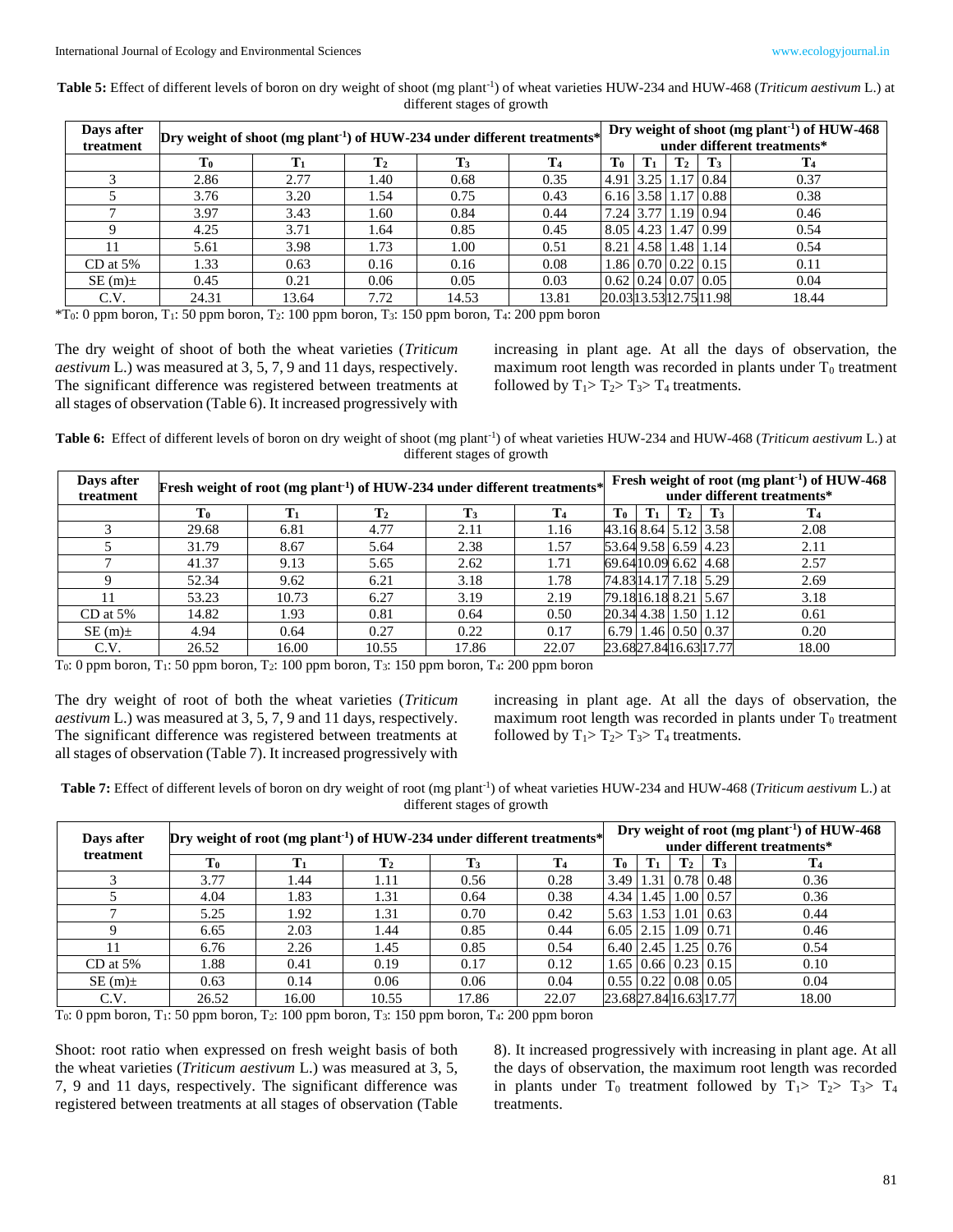**Table 8:** Effect of different levels of boron on shoot: root ratio expressed on fresh weight basis of wheat varieties HUW-234 and HUW-468 (*Triticum aestivum* L.) at different stages of growth

| Days after |                                |                   |                | Shoot: root ratio on fresh weight basis of HUW-234 under different Shoot: root ratio on fresh weight basis of HUW- |                  |                |                |                |  |  |  |
|------------|--------------------------------|-------------------|----------------|--------------------------------------------------------------------------------------------------------------------|------------------|----------------|----------------|----------------|--|--|--|
| treatment  |                                |                   | treatments*    | 468 under different treatments*                                                                                    |                  |                |                |                |  |  |  |
|            | To                             | $T_1   T_2   T_3$ | $\mathbf{T}_4$ | $\mathbf{T_0}$                                                                                                     | ${\bf T}_1$      | $\mathbf{T}_2$ | $\mathbf{T}_3$ | T <sub>4</sub> |  |  |  |
|            | 1.24 2.62 1.41 1.86            |                   | 1.60           | 1.11                                                                                                               | 2.24 1.50 1.02   |                |                | 0.89           |  |  |  |
|            | 1.57 2.30 1.31 1.80            |                   | 1.45           | 1.12                                                                                                               | 2.22 1.17 0.90   |                |                | 0.89           |  |  |  |
|            | 1.27 2.34 1.36 1.84            |                   | 1.37           | 1.01                                                                                                               | $2.22$ 1.18 0.87 |                |                | 0.88           |  |  |  |
|            | 1.08 2.40 1.27 1.54            |                   | 1.33           | 1.05                                                                                                               |                  | 1.78 1.35 0.81 |                | 1.00           |  |  |  |
|            | 1.40 2.31 1.32 1.80            |                   | 1.25           | 1.01                                                                                                               |                  | 1.68 1.19 0.87 |                | 0.85           |  |  |  |
| $CD$ at 5% | $0.25 \, 0.18 \, 0.07 \, 0.18$ |                   | 0.18           | 0.07                                                                                                               | $0.37$ 0.19 0.11 |                |                | 0.08           |  |  |  |
| $SE(m)$ ±  | 0.08 0.060.020.06              |                   | 0.06           | 0.02                                                                                                               | $0.12$ 0.07 0.04 |                |                | 0.03           |  |  |  |
| C.V.       | 14.065.574.027.45              |                   | 9.33           | 4.85                                                                                                               | 13.5511.368.86   |                |                | 6.41           |  |  |  |

 $T_0$ : 0 ppm boron,  $T_1$ : 50 ppm boron,  $T_2$ : 100 ppm boron,  $T_3$ : 150 ppm boron,  $T_4$ : 200 ppm boron

Shoot: root ratio when expressed on dry weight basis of both the wheat varieties (*Triticum aestivum* L.) was measured at 3, 5, 7, 9 and 11 days, respectively. The significant difference was registered between treatments at all stages of observation (Table 9). It increased progressively with increasing in plant age. At all

the days of observation, the maximum root length was recorded in plants under T0 treatment followed by  $T_1$ >  $T_2$ >  $T_3$ >  $T_4$ treatments. The higher doses of micronutrients in soil solution may also slow the establishment of the seedlings as reported by Mershikari (2012).

**Table 9:** Effect of different levels of boron on shoot: root ratio expressed on fresh weight basis of wheat varieties HUW-234 and HUW-468 (*Triticum aestivum* L.) at different stages of growth

| Days after    | Shoot: root ratio on dry weight basis of HUW-234 under different treatments* |       |                |                                 |       |      | Shoot: root ratio on dry weight basis of HUW- |                |       |      |  |  |
|---------------|------------------------------------------------------------------------------|-------|----------------|---------------------------------|-------|------|-----------------------------------------------|----------------|-------|------|--|--|
| treatment     |                                                                              |       |                | 468 under different treatments* |       |      |                                               |                |       |      |  |  |
|               | T <sub>0</sub>                                                               |       | $\mathbf{T}_2$ | T3                              | To    |      | $\mathbf{T}_2$                                | T <sub>3</sub> | T4    |      |  |  |
|               | 0.74                                                                         | . 99  | 1.26           | 1.21                            | 1.25  | 1.41 | 2.48                                          | 1.50           | 1.75  | 1.03 |  |  |
|               | 0.93                                                                         | 1.75  | 1.18           | 1.17                            | 1.13  | l.42 | 2.47                                          | 1.17           | .54   | .06  |  |  |
|               | 0.76                                                                         | . 79. | 1.22           | 1.20                            | 1.05  | .29  | 2.46                                          | 1.18           | 1.49  | 1.05 |  |  |
|               | 0.64                                                                         | 1.83  | 1.14           | 1.00                            | 1.02  | 1.33 | 1.97                                          | 1.35           | 1.39  | 1.17 |  |  |
|               | 0.83                                                                         | 1.76  | 1.19           | 1.18                            | 0.94  | 1.28 | 1.87                                          | 1.18           | . .50 | 00.1 |  |  |
| $CD$ at 5%    | 0.15                                                                         | 0.13  | 0.06           | 0.12                            | 0.16  | 0.09 | 0.41                                          | 0.20           | 0.18  | 0.09 |  |  |
| $SE(m)$ $\pm$ | 0.05                                                                         | 0.04  | 0.02           | 0.04                            | 0.05  | 0.03 | 0.14                                          | 0.07           | 0.06  | 0.03 |  |  |
| C.V.          | 14.04                                                                        | 5.30  | 3.85           | 7.54                            | 10.80 | 4.82 | 13.56                                         | 11.41          | 8.57  | 6.30 |  |  |

 $T_0$ : 0 ppm boron,  $T_1$ : 50 ppm boron,  $T_2$ : 100 ppm boron,  $T_3$ : 150 ppm boron,  $T_4$ : 200 ppm boron

#### **Conclusion**

Boron is a necessary microelement for the growth and production of higher plants, but it is harmful to them when it is present in excess. Germination of wheat variety HUW-234 is better than wheat variety HUW-468. In the present investigation lower doses of boron *i.e.*, at 100ppm showed maximum germination percentage in wheat variety HUW-234. Whereas, other variety HUW-468 showed good germination percentage in control (0 ppm boron). The shoot and root length of wheat varieties (HUW-234 and HUW-468) was recorded increasing trend as per increasing days of germination at 3, 5, 7, 9 and 11 days in all treatment combination  $T_0$ ,  $T_1$ ,  $T_2$ ,  $T_3$  and  $T_4$ , respectively. While the shoot and root growth and length were found decrease as per increasing concentration of boron for both varieties of wheat. The percentage of increasing shoot length was observed more in variety HUW-468 than HUW-234 at all treatments. Rest of the parameters showed good response in control compared to mall other treatments in both the varieties. Similar results were observed in the findings of Sujeet *et al*., 2020 in Broccoli, where the lower doses of boron like 10 and 50 ppm positively influenced the yield parameters and yield components in both the varieties under investigation. Madhura shows promising results with respect to all parameters like number of grains, weight of 100 seeds, grain yield, biological yield and harvest index with 50 ppm boron treatment. Similar response was also noticed with c.v.

RSSV-9. But higher dose of 100 ppm boron reported to decrease in biological yield in both varieties. (Sujeet*et al*., 2020s). Deficiency or toxicity of boron levels are very narrow in plants (Çelik*et al*., 1998) and may vary from crop to crop.Thus, conclude that Boron has no significant positive effect in seed treatment of wheat varieties such as HUW-234 and HUW-648.

#### **References**

- 1. Aboutalebian MA, Ekbatani GZ, Sephehri A. Effects of onfarm seed priming with zinc sulfate and urea solutions on emergence properties, yield and yield components of three rainfed wheat cultivars. Annals Biological Research,2012:3:4790-4796.
- 2. Ahmad A, Tahir M, Ullah E, Naeem M, Ayub M *et al*. Effect of silicon and boron foliar application on yield and quality of rice. Pak J Life Soc Sci,2012:10(2):161-165.
- 3. Ali EA. Effect of iron nutrient care sprayed on foliage at different physiological stages on yield and quality of some durum wheat (*Triticum durum* L.) varieties in sandy soil. Asian J Crop Sci,2012:4(4):139-149.
- 4. Ayvaz M, Koyuncu M, Guven A, Fagerstedt KV. Does boron affect hormone levels of barley Cultivars. Eur Asian Journal of Biosciences, 6, 113-120.